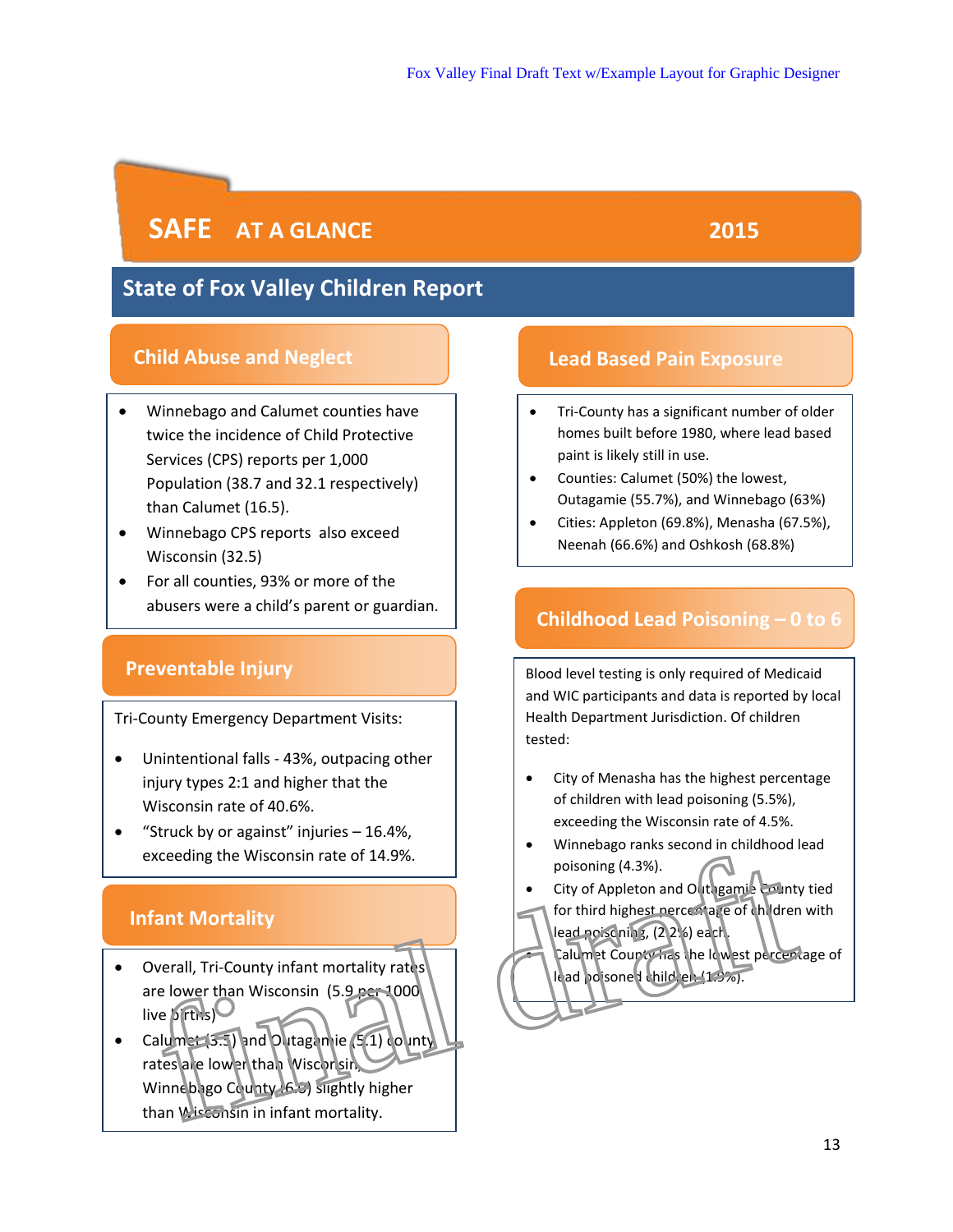**In Wisconsin abuse is defined as:** 

#### **Physical Abuse**

Physical injury inflicted on a child by other than accidental means. Physical injury includes, but is not limited to, lacerations, fractured bones, burns, internal injuries, severe or frequent bruising or great bodily harm.

## **Sexual Abuse**

Sexual intercourse or sexual touching of a child, sexual exploitation, forced viewing of sexual activity, or permitting, allowing or encouraging a child to engage in prostitution.

#### **Emotional Damage**

Harm to a child's psychological or intellectual functioning which is exhibited by severe anxiety, depression, withdrawal or aggression. Emotional damage may be demonstrated by substantial and observable changes in behavior, emotional response or learning which are incompatible with the child's age or stage of development.

## **Neglect**

When a parent or caretaker fails, refuses or is unable, for reasons other than poverty, to provide the necessary care, food, clothing, medical or dental care which seriously endanger the physical health of the child.



More than 4 children die every day as a result of child abuse. That's about a classroom a week.

Children exposed to violence in their family show the same pattern of activity in their brains as combat soldiers.

Young children are naturally fearless and curious in the first 5 years of life; testing and trying new things. At this age young children can walk, run, climb, jump, and explore the world around them. As a result the early years can be a very dangerous time in a child's life. Kitchens, bathrooms, stairways, and swimming pools are especially dangerous places for young children. Exposure to man-made chemicals, pollution, environmental waste, and firearms also pose serious safety threats. As do car crashes and preventable injuries, which are the leading causes of death in children under five years of age.

## **Child Abuse and Neglect**

The United States has one of the worst child maltreatment records among industrialized nations – losing more than four children on average every day to child abuse and neglect. Child abuse and neglect take place in a child's social environment. Maltreatment is typically perpetrated by a close family member. The State of Wisconsin defines abuse as physical abuse, sexual abuse, emotional damage, and neglect. All of which are preventable.

Neglect is the *failure* to meet a child's basic needs, and it can happen in every development stage a child goes through. Child abuse is more than bruises and broken bones. It is an act against a child that results in serious physical harm, sexual harm, exploitation, or death.

Generally speaking, child neglect is the most common accusation, with physical abuse, sexual abuse, and emotional abuse following behind (Wisconsin Department of Children and Families, 2013). Many people believe that probable perpetrators of child abuse are most likely to be the babysitter, neighbor or complete stranger, but this is a myth. As shown in Figure 9, the vast majority of abusers in the Tri-County area are primary caregivers (parents and guardians). bu Know?<br>
are most likely to be the babysitter, neighbor or complete<br>
the video of abusers in the Tri-County area are primary called ivers (hare<br>
the video of abuses in the Tri-County area are primary called ivers (hare<br>
t